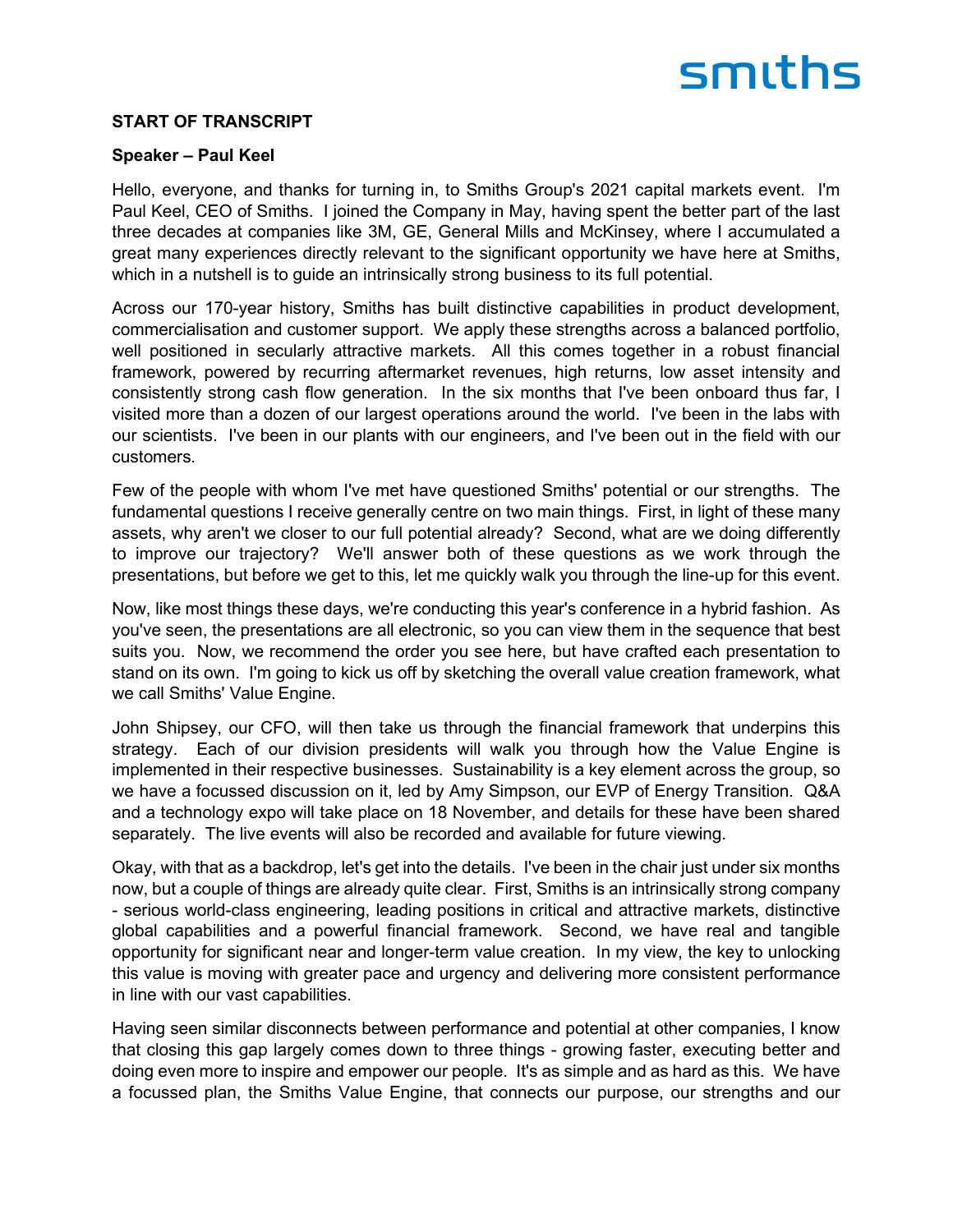priorities. We'll spend a good portion of our time across this event stress-testing key components of the engine and giving real-time examples of how we're propelling forward. When our engine is humming, the output is powerful - recurring revenues fuelled by high margins, generating a lot of cash.

Let's start our look forward with a nod to our past - 170 years of pioneering progress across multiple technologies, markets and geographies. We built the first accurate speedometer and guided the world's first transatlantic flight. We introduced the first PIN-controlled ATM, CT baggage scanner and retrofit dry-gas seal. Today, Smiths' technologies enable air travel, energy transmission and global communications. We heat and cool our homes, we light our cities and we protect our families.

We've been to the southernmost point on the global and the highest point on the planet, and now we're even out exploring Mars. For us, improving our world through smarter engineering isn't a catchy tagline. It's a job description. So, clearly, a deep and rich heritage, but what didn't make the chart are the times, especially in recent years, when we haven't fired on all cylinders opportunities right in our wheelhouse that we failed to capture.

As you'll see quite clearly across the presentations, our gap is not one of opportunity. It's mostly one of execution. So let's get to the crux of it. What's working well and needs to be accelerated, and what needs to change to swiftly improve our trajectory? Let's start with the left side of this chart, as it's an encouraging list. We have an objectively strong portfolio, made even stronger with the sale of medical.

We've built deep customer partnerships across multiple attractive end markets. We enjoy a robust financial framework, and our momentum is building. Our end markets are recovering, financial performance is improving, and the sale of medical is coming along nicely, with a good purchase price, quicker than expected satisfaction of the US antitrust condition, and just today, our shareholders approved the transaction, a major step towards closing. Now, reflecting all this momentum, we just announced that we'll begin share buybacks immediately.

So quite a bit is working well, but as I shared at the outset, there's still much to do to reach our full potential. First and foremost, on this list is accessing growth. I'll sketch four very actionable levers that we're deploying at pace to up our game. The division presidents then will bring these to life with concrete, real-time examples. Second on our list is improving execution. The seabed of this effort is a faster-moving, more execution-oriented relaunch of our Smiths Excellence System. You'll hear much more about this as we move forward.

Third is doing more to inspire and empower our people, and we're doing this through a heightened focus on diversity and inclusion and more urgently building on our strong ESG foundation. All of this needs to come together in a much more consistent delivery of our financial results, which I'll frame up and then ask John to build out.

Let's get to the meat of how we're doing this, with the Smiths Value Engine. As mentioned, it has three parts - our purpose, our strengths and our priorities. Let's cover each in turn, beginning with our values and purpose. We're passionate, customer focussed and respectful. We take ownership for our responsibilities and conduct ourselves with the depth of integrity, reflective of our almost two century history of doing business the right way. We are pioneers of progress, and we're committed to improving our world through smarter engineering. We'll share with you today numerous examples of how we're doing exactly this.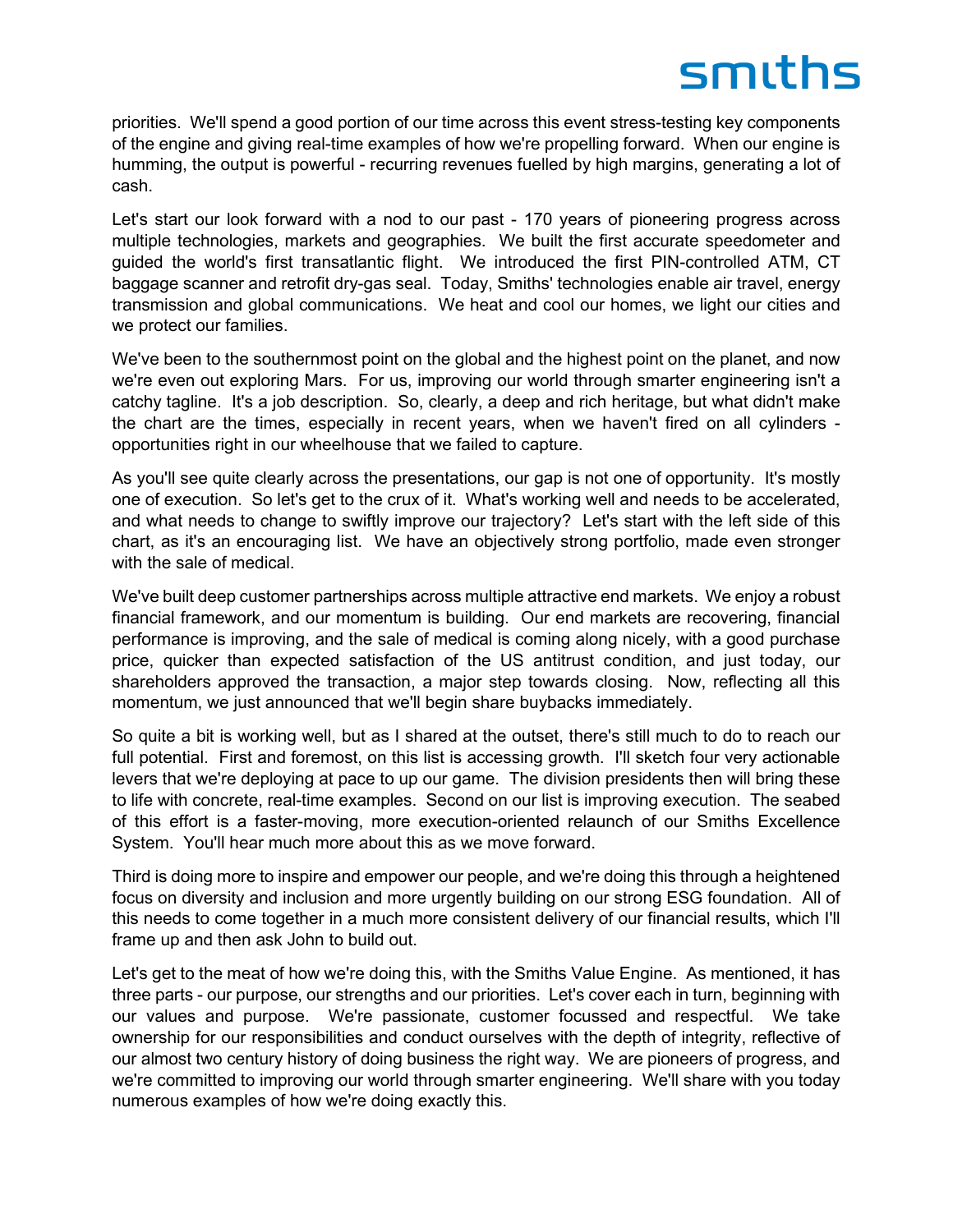We have four fundamental strengths - world-class engineering, leading positions in critical markets, global capabilities and a robust financial framework. Now, with respect to engineering, the timeline I showed earlier well illustrates our pioneering past. The ingenuity you'll see in the coming examples bridges to our bright future. With respect to leading customer positions, our products manage airflow in over 50% of the homes in the US, and globally, we supply parts to all the major aircraft and jet engine manufacturers.

The vast majority of all satellites launched in Europe and North America contain Smiths technology. We're in over 90% of the world's 50 largest airports. Our global capabilities are unmatched by the competition. Across the Group, we have 1600 sales reps, 2000 service personnel and over 3000 engineers, collectively representing over 100 different nationalities. John Shipsey will take you through the gearing of our financial framework, highlighting the recurring revenues that come from our OEM and aftermarket model, our high margins and capital returns and our low asset intensity, all of which consistently combines for strong cash flow generation, which brings us on to the third component of Smiths Value Engine, our priorities.

While our purpose and fundamental strengths are stable and unchanging, our priorities focus on the nearer term, what specifically needs to be completed this month, this quarter, this year, in order to systematically advance our progress and fulfil our commitments to customers, to employees and to shareholders. We start with accelerating growth, our biggest upside to value creation.

Our plan centres on the four levers you see here. Given our broad positions, we're now experiencing market recovery across most of our portfolio. In general, the tide is rising, which of course is helpful, but for Smiths to continue separating from the pack, we'll need to execute better, accessing the opportunities we've not always captured in the past. As we just saw, new product development has long been a hallmark of Smiths.

Our near-term opportunity is to get these innovations to market more quickly and then to commercialise them more aggressively. Level three of our pyramid is building out priority adjacencies. Our Flex-T business, for example, has posted a consistent 11% CAGR over the past five years, driven by systematic expansion from their core in gas and fluid conveyance. They extended a strong base in construction into aerospace, and now they're working to expand from gas tubing into broader air quality management.

Complementing our focus on organic growth is disciplined M&A. Now, with mid-teens ROCE and low 30s return on tangible assets, the highest return for Smiths will always be organic. M&A is just a mechanism for us to move with greater pace, like the aerospace example I just gave, accelerated by buying United Flexibles in 2019, or our extension into air quality, quickened with the acquisition of Royal Metals earlier this calendar year.

Across the pyramid, these are all activities we know well and have credibly completed countless times. It mostly comes down to how urgently and forcefully we move forward. Now, let me go a bit deeper into each layer of the pyramid, beginning with the current dynamics in our customer end markets. Broadly speaking, we participate in four - general industrial, safety and security, energy and aerospace. These markets are all huge, global and populated by sophisticated, demanding customers who choose Smiths because of our differentiated technology and service capabilities.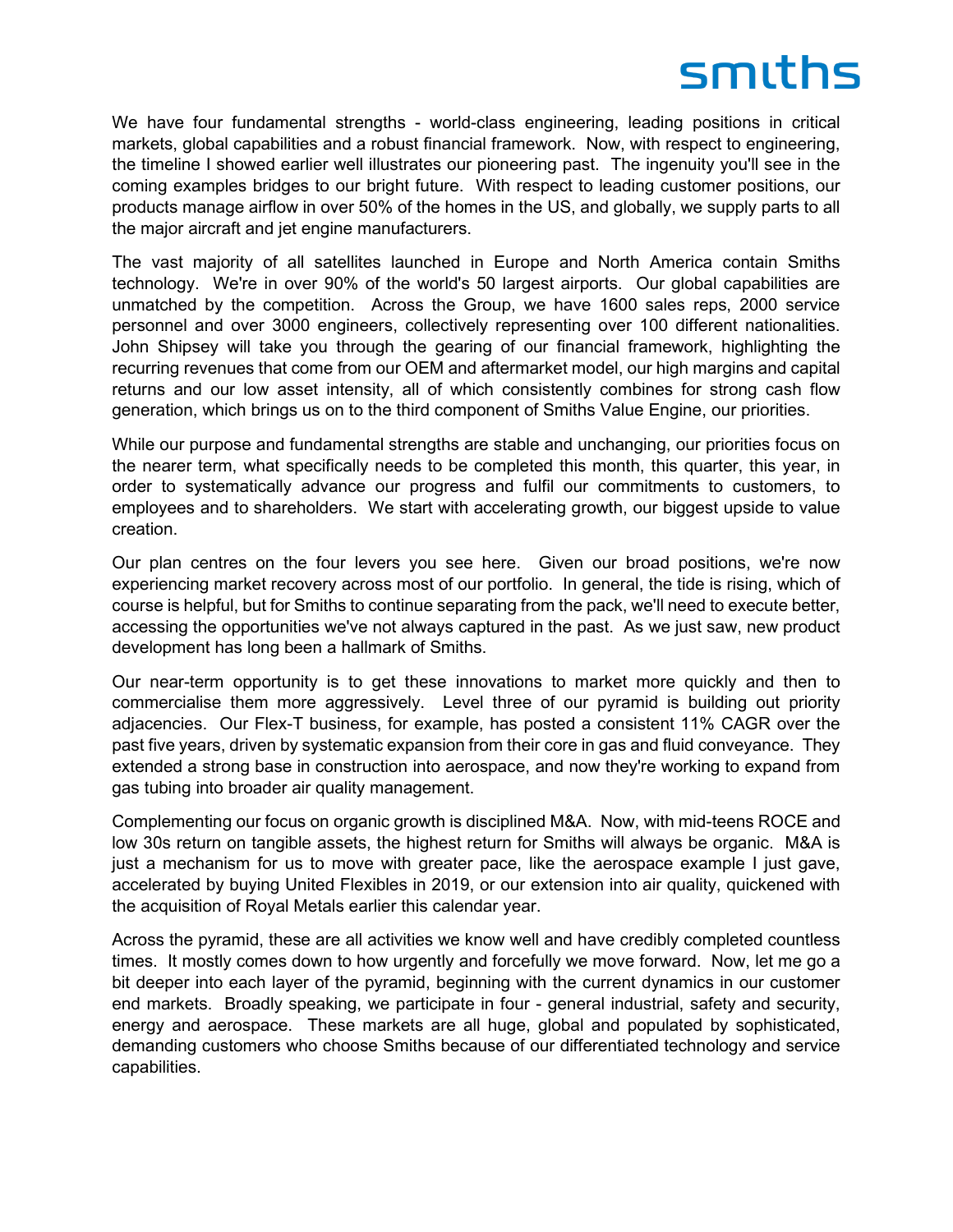Each of these markets is benefiting from the world reopening and doing so at different rates, which is incrementally helpful to Smiths, as it naturally dampens the volatility of each individual market. As Pat McCaffrey, who leads Flex-Tek, will show, parts of industrial are already quite strong, with US housing starts, for example, at near-record highs. Energy and aerospace are in the early stages of what looks to be a multiyear run. Jean Vernet, President of John Crane, will report order growth that is ramping quickly. Julian Fagge will share similar themes for Smiths Interconnect.

Conversely, recovery in safety and security and in particular the airport segment is still a few years out, but the mega-trends and macro forces underpinning long-term growth in this segment - things like complex and volatile geopolitics and ever-increasing regulatory requirements - dictate that when recovery comes, it will arrive with force. The strong demand we currently see on the industrial side will eventually, inevitably subside. Smiths' balanced portfolio will allow us to offset this with recovery in detection. Roland Carter, who leads this business, will lay it all out for you.

This slide illustrates how our staged recovery is playing out across our portfolio. Broadly speaking, our business falls into three camps - several end markets for Flex-Tek and Interconnect, on the left side of the chart, are more than a year into the recovery. Taking good advantage of this, Flex-Tek posted organic growth of 6% in fiscal '21, while Interconnect came in at 7%.

John Crane, in the middle, is in the early stages of what looks to be a promising resurgence in their markets. Crane's top line contracted 5% in fiscal '21. However, we're now in the early stages of an upcycle, and to illustrate this, we're sharing order volume, which we expect to be in the teens for the first half, supporting a solid return to revenue growth for fiscal '22.

On the right side of the chart, you see the order trend for Smiths Detection, a similar share to John Crane's, but without as sharp a drop-off nor as steep a ramp up. Yet revenue growth in detection was down 7% last year, the softest of the Group. The positive order momentum we expect for the first half, though, gives us confidence that recovery is coming, although with the longer cycle times in this business, it could take several more periods for this to convert through to the P&L.

In the same way that our portfolio is well balanced by industry segment, we have a meaningful presence across all major geographies. Because of their faster growth, we have a particular focus on expanding our developing markets penetration. As you see on the right side of this chart, we've made steady progress in this regard, going from 19% in 2017 to just over 20% last year, despite all the pandemic-related challenges. Our India business has grown at a compounded rate of around 7% across this period, while China has grown over 16%.

New product development and commercialisation is the second tier of our growth pyramid. As you can see from this chart, we're not short on opportunities, with quite a bit of activity underway. The key again is converting this potential into performance, by prioritising our most promising programmes, advancing them at pace through our development process and then confidently resourcing their launch and commercialisation. We know how to do this, as several of our recent launches are already making meaningful impact for our customers.

For example, we launched our CTiX line of computed tomography scanners in 2019. This line of products has fundamentally improved safety in air travel for all of us. It has the fastest throughput levels and highest detection standards on the market, and in just two years, it has already grown to over £30 million in annual sales and continues to ramp.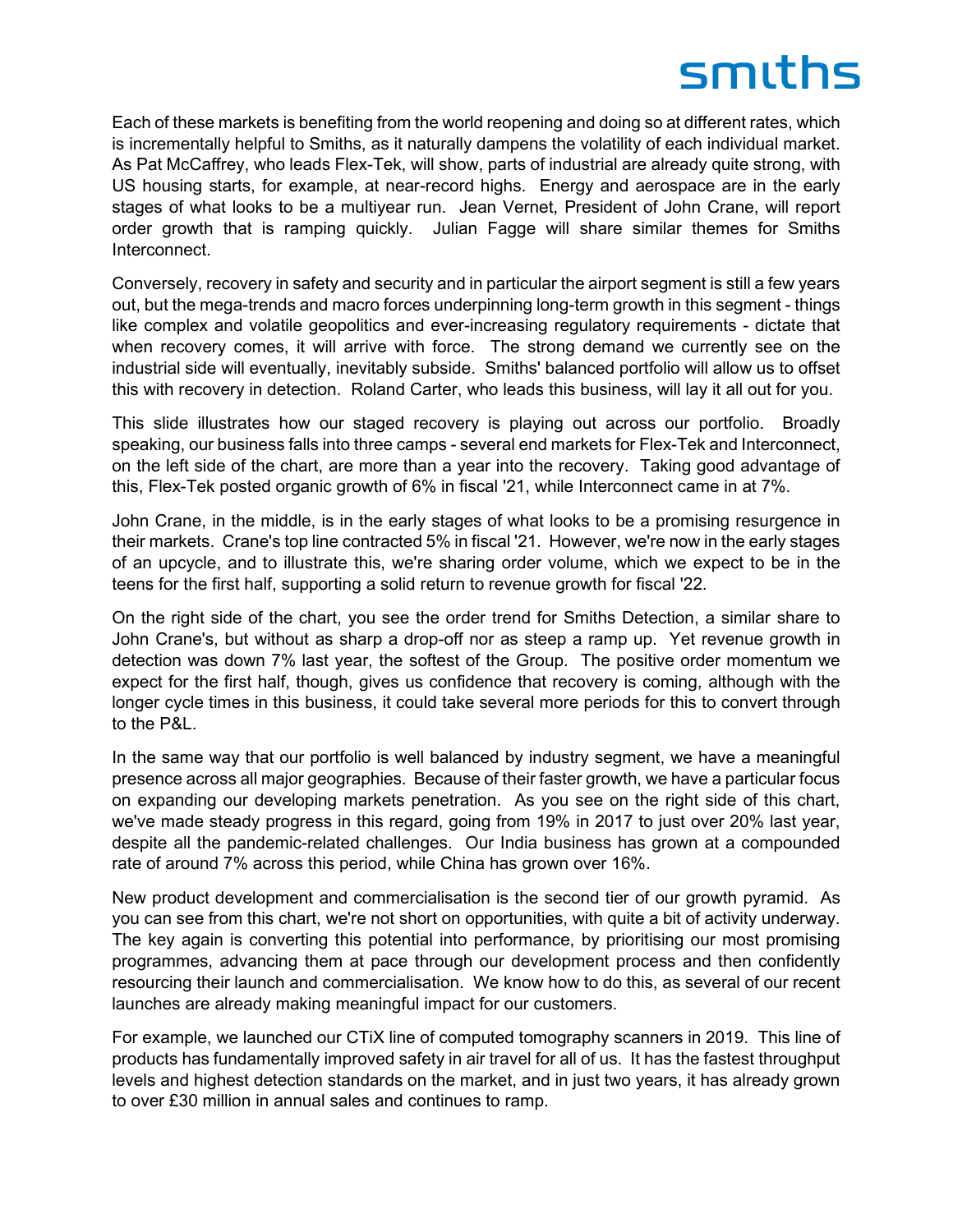FlashShield+ is a multilayer tubing solution used in all modes of construction. It utilises a metallic shield to handle high voltage risk associated with lightning strikes, as well as dielectric jackets for lower-voltage household current. With the flexible, lightweight base layer and specially engineered fittings, the system installs up to 70% faster than traditional offerings. This platform has already grown to over £50 million, and as Pat McCaffrey describes in his presentation, we're now extending this exciting technology to other adjacent markets.

We have a number of additional programmes set to launch this fiscal year. John Crane, for instance, will introduce the world's first fully contained zero-emission gas seal. As you'll hear from Jean Vernet, eliminating methane emission leaks is a game-changing opportunity for both our customers and the broader environment. Seals are absolutely integral to this effort. As John so passionately describes, seals are the heart of a system. Just as John Crane revolutionised their market with the invention of a no-friction dry gas seal, we have the opportunity to do this again, with our zero-emission programme.

One more example. Better securing the enormously complex global rail network is an exciting opportunity for Smiths Detection. Every year, two billion people travel close to four billion kilometres on trains. Almost 10 trillion freight tonnes of cargo are moved by rail every year. There are opportunities to take the learnings from aviation and utilise these to augment the security and efficiency of rail transport, and we have new products that do exactly this.

Building out priority adjacencies is the third tier of our growth pyramid. Each of our four businesses has well-scoped plans in place to grow beyond their strong core positions. Examples of some of these adjacencies that we can talk about publicly are shown here. All are described in more detail in the individual business presentations, and you'll be able to touch and feel each of these at the live technology expo on the 18th.

Now, in the interest of time, I'll only highlight two, environmental protection in John Crane and high-speed satellite communications in Interconnect, two critical priorities for our customers that we're helping them address. Environmental protection tops the priority list for all customers, but especially for John Crane, who serves water, pharmaceuticals and chemical markets, as well as energy. In the near term, this means upgrading existing infrastructure, replacing current components with higher-performing, tighter-tolerance products.

In the medium term, it means leveraging sensors and machine learning to monitor networks in real time, preventing leaks before they even occur. At COP26, just earlier this month, world leaders announced sweeping changes to address methane pollution, which has 80 times the warming potential of carbon dioxide. In the longer term, protection means helping the world transition to cleaner energy solutions. While it's still too early to know exactly what this path might look like, we can be certain that it'll be paved with technology, with trust and with global reach, the absolute sweet spot for John Crane.

High-speed satellite communications is an adjacency of similar scale and scope. We're all familiar with the dizzying rates of data propagation and the accompanying need for ever-faster bandwidth. The high-frequency radio signals that carry this data are obstructed by the curve of the Earth. Geosynchronous satellites are one way to get around the problem, as they transmit at extremely high rates of gigabytes per second per beam, roughly 1000 times faster than conventional terrestrial networks.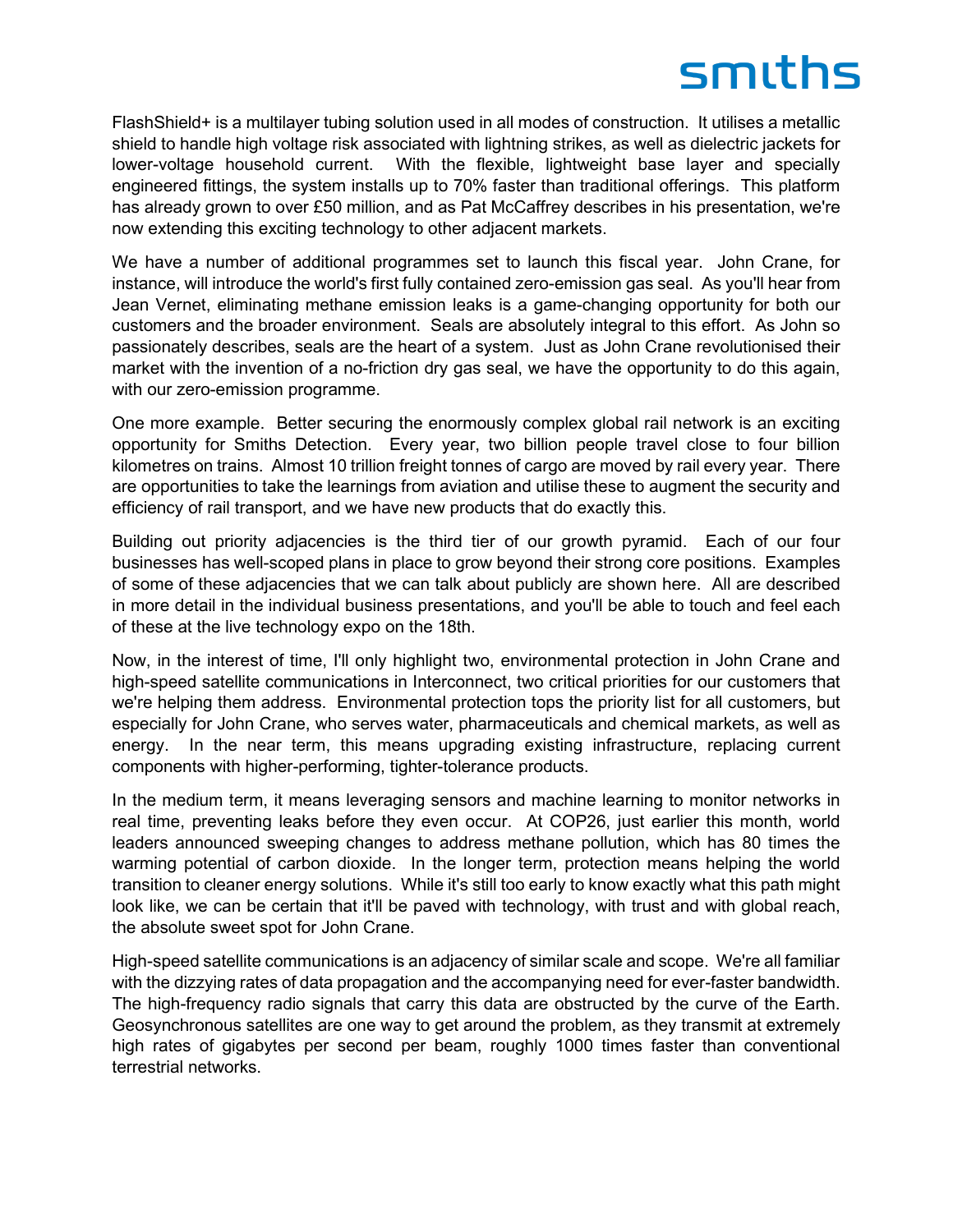Last year alone, 1200 satellites were launched, the majority in Europe and North America, and as mentioned, a significant portion of these contained Smiths technology. Over time, we've done a good job of continually refining our portfolio to advance our already-strong competitive positions. Shown here is what our portfolio looked like previously. It's organised along the axes of financial and strategic attractiveness. The blue bubbles are our core industrial technology businesses, and the red ones are dilutive positions.

Across the last five years, we've divested 11 businesses, the largest of which are shown here. I'll say more about the pending sale of medical in just a moment.

Shown in green are the new positions that we've established over the same period. The bubble size gives you a relative feel for the scale of opportunity. In some cases, we use M&A to accelerate these strategies, like our acquisition of PathSensors to expand our capabilities in pathogen detection, or our purchase of Reflex Photonics to accelerate our position in satcom. In total, we have completed 10 acquisitions in the past five years, and John Shipsey goes into much greater detail on M&A in his comments.

A quick update now on Smiths Medical, our most significant portfolio move in over a decade. As you'll remember, we announced the sale to ICU on 8 September for an enterprise value of \$2.7 billion. This includes an equity stake in the buyer that has appreciated notably since announcement and is now moving towards the share price threshold needed to reach an incremental \$100 million US earnout. Should ICU shares reach this level, and we view it to be probable, total deal value will be around \$3 billion.

Now, since the announcement, two major conditions precedent to closing have already been satisfied, those being the satisfaction of the US antitrust condition and approval by our own shareholders. There are some remaining conditions and procedural steps to complete, but we now expect the deal to close as early as practical in the new calendar year.

As closure is now both sooner and more certain, commencement of a \$1 billion share buyback plan will begin immediately. The benefits of selling medical are numerous. First and foremost, it enables us to reallocate our attention, resources and capital to our much stronger industrial technology core. In addition, we'll further strengthen our balance sheet, bringing our debt to EBITDA ratio below one times. While the cash flows of our business are sufficient to fund the organic growth we're detailing today, retained proceeds will provide additional flexibility for us to move swiftly as opportunities arise.

Still more, the sale of medical significantly strengthens our portfolio. As you see on the right side of this chart, medical has been dilutive to our growth, returns and cash generation. Medical's revenue growth has trailed the core by almost four points, and profit CAGR has been around 11 points behind. Capital returns are 200 basis points higher in our core and cash conversion is four points stronger. Our Board made the correct decision to separate medical just over three years ago. The process took too long, and it consumed too much energy, but our actions over the past few months demonstrate the pace and execution that our organisation is capable of.

Speaking of execution, let's turn to that now. Execution is the second critical priority for Smiths as we move more urgently to crystallise our potential. As I've mentioned now a couple of different ways, this is a fundamentally strong business. When the engine is firing and traction is good, we move forward powerfully. The opportunity is to do this with greater pace, urgency and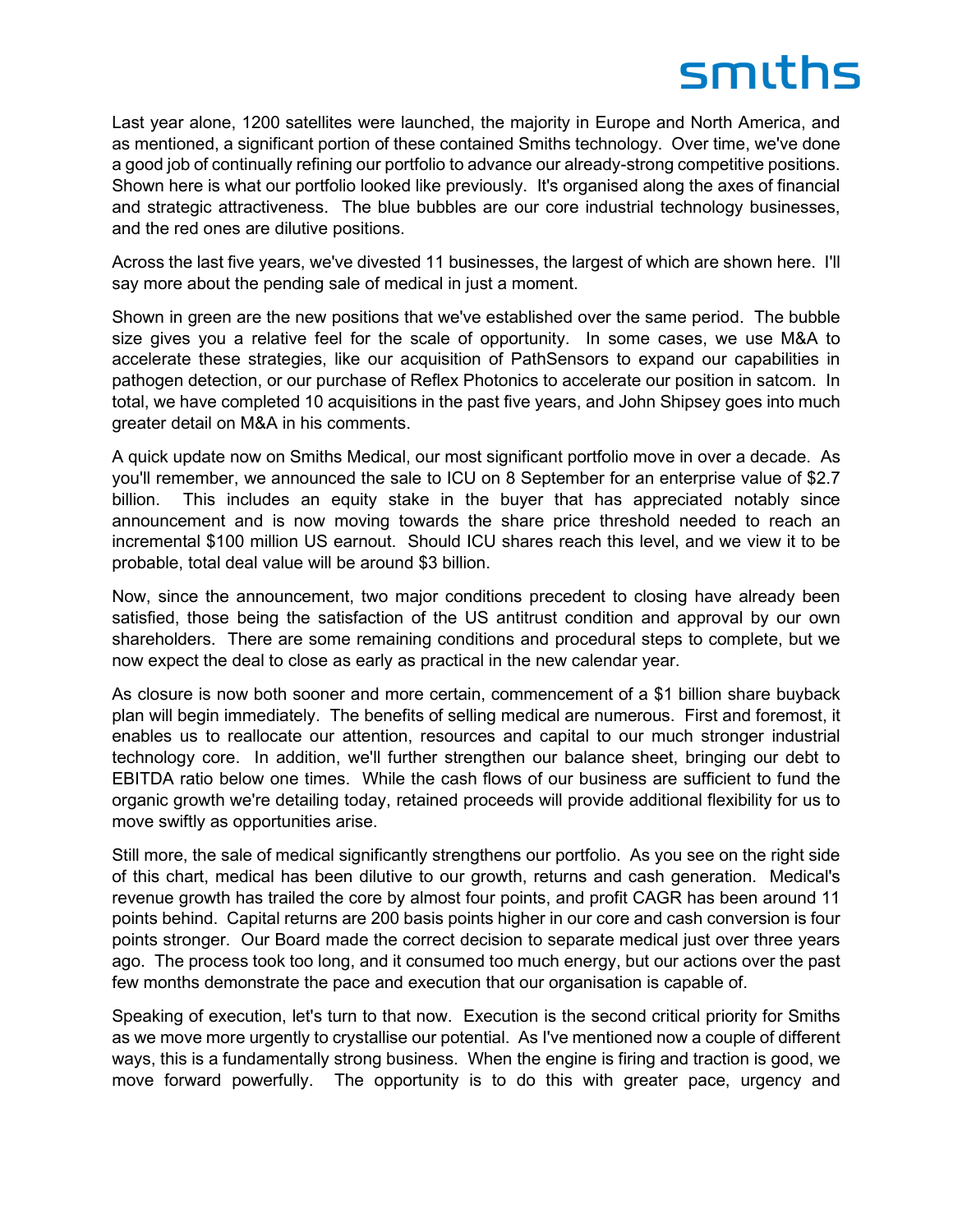consistency, and all of that comes together with a more focussed, results-oriented operating rhythm. In a word, execution.

Execution begins with customers. We serve market-leading global players in critical industries where uptime is everything. When airports, communication networks or energy grids go down, entire communities are disrupted. Our global service network allows us to deliver real-time, mission-critical support in demanding operating environments. John Crane, for example, has 200 service locations across 50 countries. Smiths Detection has 100 in close to 20. The trust and confidence that comes with this has helped us build large installed basis which in turn drive predictable aftermarket revenues, now close to half of Smiths Detection sales and almost 70% of John Crane's.

Across my career, the single best mechanism I've seen for buildings capabilities and culture central to consistent execution are continuous improvement methodologies like the Smiths Excellence System. I saw the impact of Lean Six Sigma first-hand at both GE and 3M. Now, we introduced the Smiths Excellence System in 2018, and it's another good example of where we were pointed in the right direction but not moving quickly enough or with a sufficiently sharp eye towards execution.

Over the last three years, we laid the groundwork. We launched the SES academy and certified 70 blackbelts. This is a good start, but it's just the beginning. We introduced Lean, for instance, in 40% of our plants. I've now visited several of these sites, and progress is encouraging, although in most cases, we're still in the early stages. We're a bit further along with procurement, having centralised indirect purchasing, and we're now capturing good savings as a result.

The next step here is to look for opportunities in the larger, typically direct commodity categories, and we're working on that. Now, the next phase of our SES journey is all about advancing from learning to doing. Last month, we created a new role on our Corporate Executive Committee, focussed exclusively on SES. We named Tony Tielen, a Smiths veteran with experience at other industrial technology companies, like Honeywell and ABB, to lead the effort.

We're now in the process of establishing specific delivery targets tied directly to our external commitments. Unlike in the past, we'll resource this effort with dedicated, full-time resources in key businesses and functions. SES is an outstanding vehicle to develop talent across our organisation. This is another enhancement we're building into our new approach. Let me wrap up my comments on execution by noting that margin expansion and cash conversion are two pretty good measures of an organisation's capabilities, and we're building a credible track record on each.

Operating margins expanded by 70 and 50 basis points respectively in the two years leading up to the pandemic. We picked up right where we left off in fiscal '21, with a 150-basis point uptick from the lows of fiscal '20. We have a similarly good record building with respect to cash, exceeding our target in four of the last five years, and posting an average of 108% across the period.

We're now working to strengthen our capabilities in other operational areas, like working capital management, manufacturing productivity and supply chain effectiveness. Now, let's turn to our third priority, doing even more to inspire and empower our people. Let me start with a snapshot of who we are - an engaged, experienced, expert and inclusive group. In terms of experience, average tenure is just over nine years, and half our team has been with Smiths for five or more.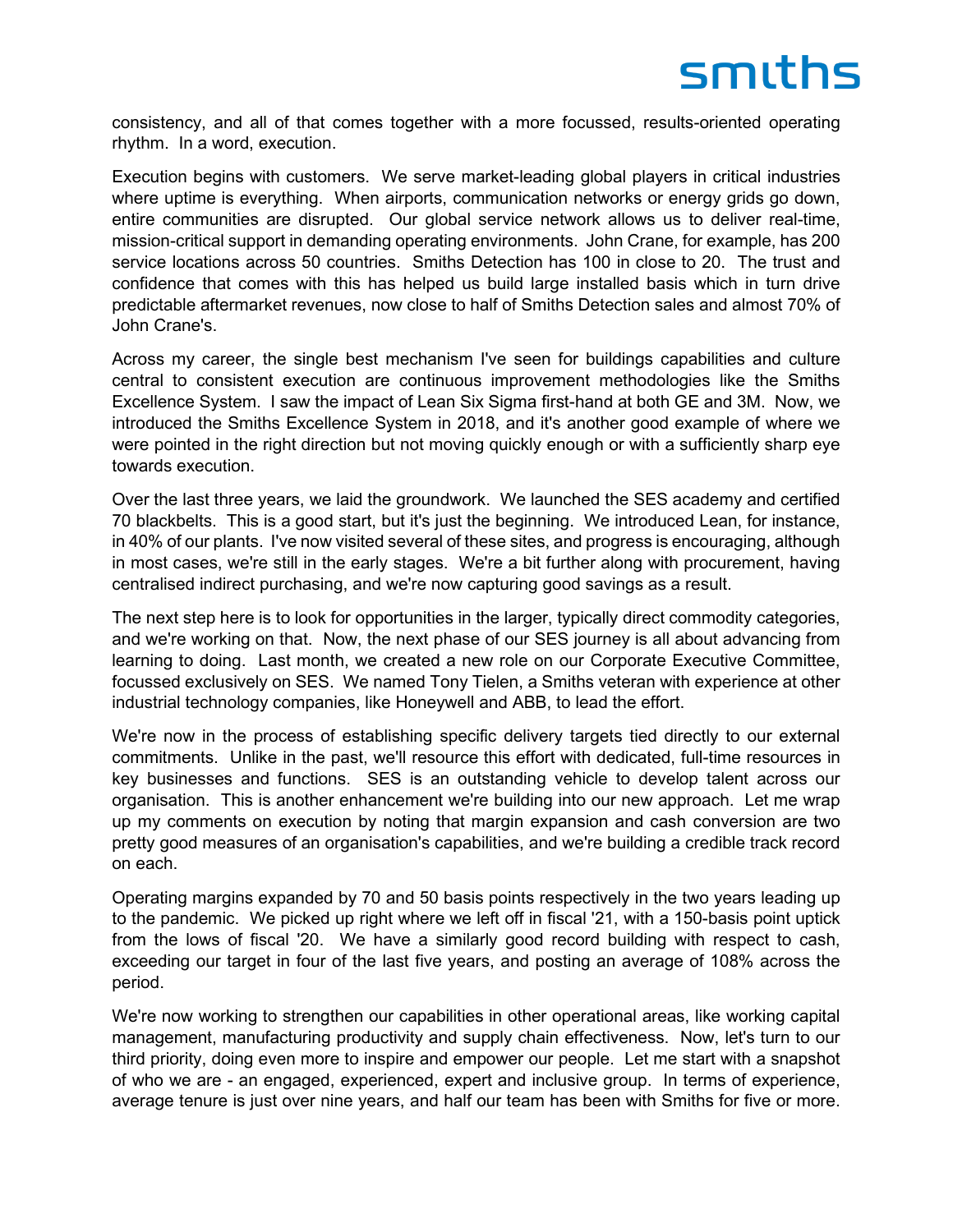We're committed developers of our own people and promote from within more than 80% of the time.

In terms of engagement, nearly 85% of us participate in our annual surveys, with this year's underway as we speak. In my experience, one of the best indicators of employee engagement is an organisation's safety record, and as I'll show in a moment, ours is pretty good. We are experts in our fields and invest eagerly in further building our skills - 94% of us have completed Lean training, and we work with Oxford University on Six Sigma certification, having already qualified 350 greenbelts and 70 blackbelts thus far.

Each year, we conduct over 50,000 hours of online training and more than 800 employees complete one or more of our leadership programmes. We're a diverse team. We're an inclusive team, and a third of our leadership roles are held by women. Consistent with my previous comments, this is a good start, but not yet good enough. Safety is a great indicator of employee engagement, as well as operational effectiveness. Smiths' recordable incidents rate has been at or below 0.4 for five straight years, roughly 20 basis points stronger than even the top quartile of global manufacturers.

Our purpose is to improve our world through smarter engineering. Smarter engineering means the type of game-changing innovations that Smiths has contributed across our history and continues to invent today. Smarter engineering means the kind of global capabilities that our customers rely on for their most mission critical needs, and smarter engineering means helping to solve the toughest problems for ourselves, our customers and our communities, many of which are environmental, social and governance in nature.

We first implemented environmental targets back in 2007, and in the period since, we've reduced our energy usage by 38% and water consumption by 53%. Greenhouse gas emissions are down by 60%, and non-recyclable waste by 63%. Around 60% of the electricity we use today comes from renewable sources. Now, in the last six months, we've moved swiftly to build on this foundation by signing up to the UN's Race to Zero, committing to net zero emissions from operations by 2040. We've now added ESG metrics to our long-term compensation programmes, and we've established a new Science, Sustainability and Excellence Committee on our Board of Directors.

With respect to social, in addition to keeping our own people safe, we're playing a frontline role in battling the pandemic. We were a leader in the UK's ventilator challenge, ramping quickly to contribute to the cause, and our direct economic contribution to our communities around the world is £2.5 billion annually. Regarding governance, we have a strong culture of transparency, supported by a global 24/7 speak out hotline that has been in place now for over a decade. We're committed to inclusion, with diverse slates for all leadership roles and active employee resource groups.

Our Board sets the tone from the top, with 25% of our non-executive directors being ethnically diverse, and 50% being women. Again, much more to do, but we're headed in the right direction and moving swiftly to build on this strong ESG foundation. Having now met with nearly all of the top three layers of our Company, as well as a solid sampling of our broader global team, I can tell you that this is a talented group.